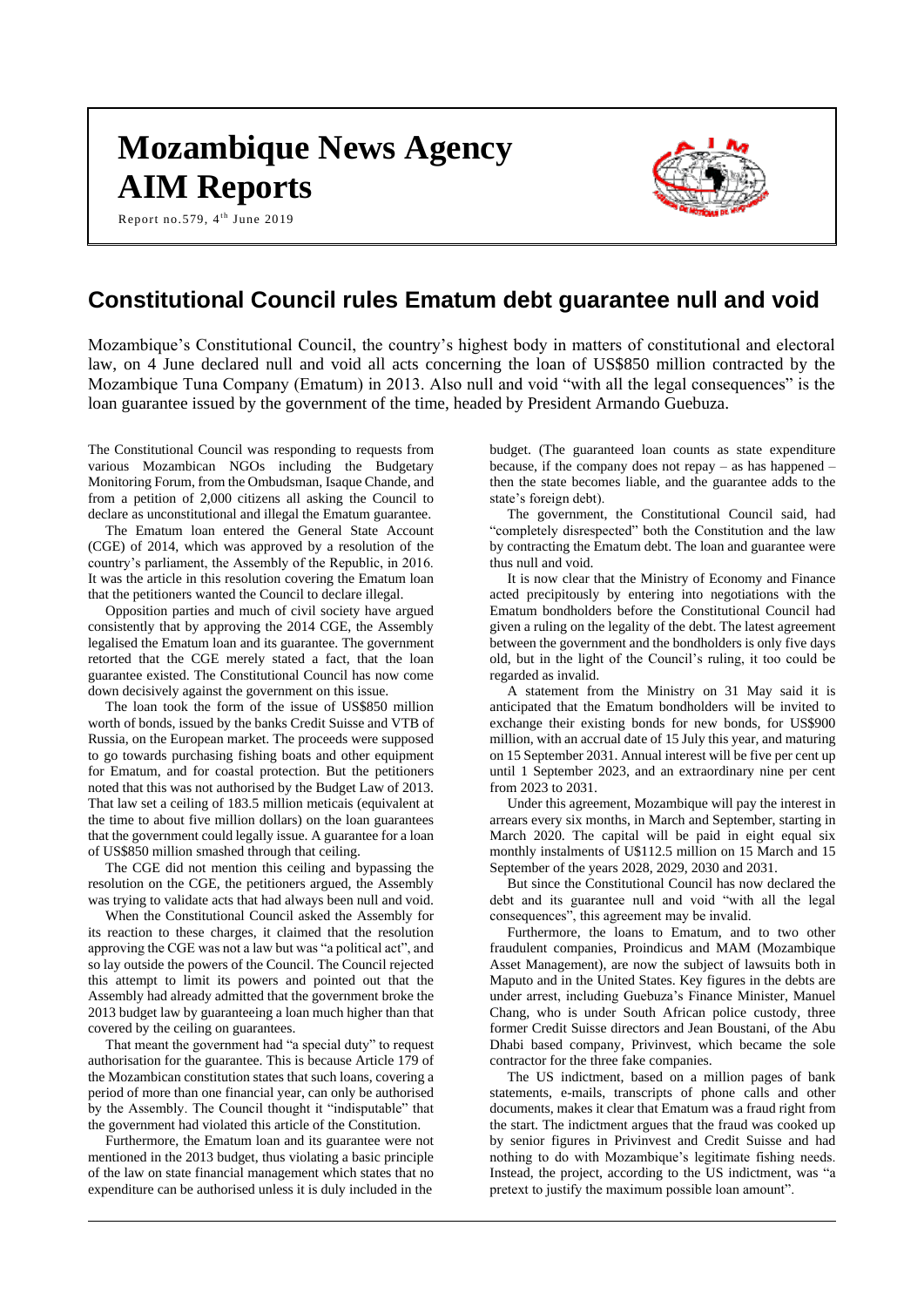# **US hopes to overturn Chang decision**

The United States Embassy in Pretoria has formally asked the South African government not to extradite former Mozambican Finance Minister Manuel Chang to Mozambique before there is a legal review of the extradition decision, reports the South African publication the "Daily Maverick".

After Chang was detained on 29 December at Johannesburg airport, on the basis of an international arrest warrant issued by the US authorities, both the United States and Mozambique requested his extradition, to face charges in connection with the largest financial scandal ever to hit Mozambique.

Chang was Finance Minister in the previous government, under President Armando Guebuza, and he signed guarantees in 2013 and 2014 for loans of over US\$2 billion from the banks Credit Suisse and VTB of Russia.

The US investigation found that Chang's role went beyond the guarantees and that he was part of a web of corruption that diverted at least US\$200 million of the loan money into bribes and kickbacks. His partners in crime, according to the US indictment, included former directors at Credit Suisse, and senior figures in the Abu Dhabi-based group Privinvest, which became the sole contractor for the three companies.

US prosecutors have charged Chang with conspiracy to commit money laundering, wire fraud and securities fraud, and want him to face trial in New York.

The US extradition request reached the South African authorities weeks before the Mozambican Attorney-General's Office (PGR) put in its own belated request for extradition. It was only after the US indictment that the PGR began arresting people suspected of involvement in the fraud – including the oldest son of President Guebuza, Ndambi Guebuza, and the former head of the intelligence service (SISE), Gregorio Leao.

US Embassy spokesperson Robert Mearkle told the "Daily Maverick" that US law allows Chang to be tried first in the US and then Mozambique. But he cannot be tried first in Mozambique and then in the US, largely because the Mozambican Constitution does not allow the extradition of Mozambican citizens.

Chang fought a legal battle in the Kempton Park Magistrates' Court in Johannesburg against extradition to the US but said he accepted extradition to Mozambique. The Court ruled that both the American and the Mozambican requests met the South African criteria for extradition, and it would be up to the Justice Minister Michael Masupha to decide which country to send him to.

On 21 May, Masupha declared that Chang will be extradited to Mozambique. This was one of the final acts of Masupha as Minister before he lost his position in the government appointed by President Cyril Ramaphosa.

There is now a new Justice Minister, Ronald Lamola, and it is not known whether he agrees with his predecessor's ruling on Chang. According to Mearkle, the US is now seeking "reconsideration of the Minister of Justice's May 21 decision through relevant legal mechanisms".

\_\_\_\_\_\_\_\_\_\_\_\_\_\_\_\_\_\_\_\_\_\_\_\_\_\_\_\_\_\_\_\_\_\_\_\_\_\_\_\_\_\_\_\_\_\_\_

# **President Nyusi calls for speedy distribution of reconstruction funds**

President Filipe Nyusi on 1 June asked donors and funding agencies to urgently disburse funds promised at the international post-cyclone pledging conference in Beira.

The President was speaking on the second day of the conference at which donors pledged US\$1.2 billion for reconstruction in the wake of cyclones Idai and Kenneth which struck Mozambique in March and April.

An assessment validated by experts from the World Bank, the African Development Bank (ADB), the United Nations and the European Union put the total requirements at US\$3.2 billion - but it was never expected that this entire sum would be raised at the conference. According to the head of the Mozambican government's post-cyclone reconstruction office, Francisco Pereira, the reconstruction programme covers a period of five years.

Nonetheless, President Nyusi stressed the urgency of putting the promised financing to work "so that the cornerstones of macro-economic stability are not excessively affected". He also said it is crucial to simplify the methods of disbursing the funds, "because the value could be larger, but when the modalities of delivering it are difficult, the intended objectives could be compromised".

"As a government", he continued, "we promise to work with the development partners so that together we can identify more ways of financing reconstruction programmes. Here, today, a third has been promised, and we believe that over time the other two thirds will be obtained". "With each light switched on, with every house that is rebuilt, with every child that returns to school, the hope of the people is reborn, and the certainty that Mozambique will pick itself up from the cyclones", declared the President.

He stressed the need for "inclusion" so that the recovery can occur "in record time", as well as improving transparency which should play an important role in the fight against corruption.

President Nyusi said it was indisputable that the two cyclones had set back the country's social and economic development in many sectors. "Before Idai and Kenneth, the country was slowly but surely emerging from the financial crisis", he added. "But with these two disasters, the growth of our economy, in the coming period, will slow by over half of what was predicted. The 2019 budget law envisaged growth of 4.7 per cent, but the forecasts after Idai and Kenneth point to a growth rate of only two per cent".

The increased budget deficit would have "serious implications for poverty and production", continued the President. "Once again our governance is being put to the test. But we are determined to confront all the adversities".

President Nyusi estimated that 1.5 million people will need food aid from September this year to March 2020 (next year's harvest will start coming in as from April). He warned of "serious situations of thousands of children and pregnant women suffering from acute malnutrition. As for our infrastructure, stretches of road equivalent to 39 per cent of the national road network have been affected, limiting the mobility of over eight million people".

The President stressed that "all we say and decide here is conditional on stability and peace".

This is a condensed version of the AIM daily news service - for details contact pfauvet@live.com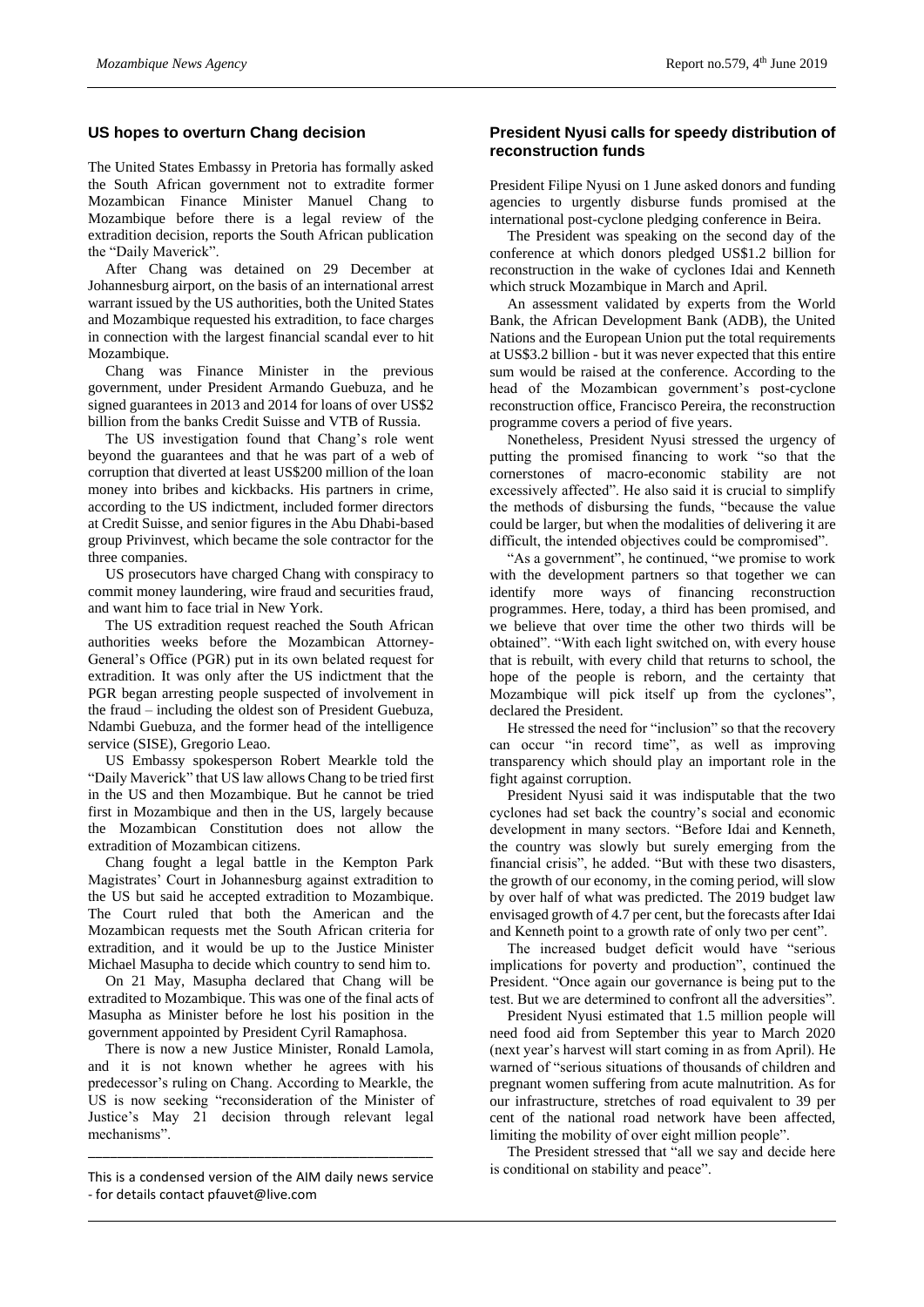# **President Nyusi expects definitive peace agreement in August**

President Filipe Nyusi and the leader of opposition party Renamo, Ossufo Momade, on 2 June announced in the central city of Chimoio that they have agreed to sign a definitive peace agreement by early August.

The announcement came at the end of a meeting between the two leaders held to assess the implementation of decisions taken at their two previous meetings, held in Maputo on 27 February and 7 March.

The signing of an agreement will not mean the end of dialogue between the government and Renamo. President Nyusi and Momade agreed that dialogue should continue as a confidence-building measure.

Speaking at a press conference at the end of the meeting, President Nyusi said the most important result from their talks "is that we decided that a definitive cessation of hostilities, or the definitive peace agreement, must be signed by early August at the latest".

The long-awaited demobilisation and disarmament of the Renamo militia (referred to delicately as the Renamo "residual forces") should begin in June, alongside the integration of the militia members into the defence and security forces, or back into civilian life. Renamo has never revealed how many men it has under arms or the location of their various camps. But they will now have to be brought together in order for the demobilisation to run smoothly.

President Nyusi said legal aspects must be taken into consideration, especially a new Amnesty Law. Such a law must be passed, he warned, "because when people are disarmed, they must be certain that they will not be harassed".

Disarmament, demobilisation and particularly reintegration will involve heavy costs, President Nyusi said, which the Mozambican government is in no condition to pay. The debt-burdened Mozambican economy was struck another heavy blow when two major cyclones hit the country in March and April. The government and Renamo have thus agreed to organise an international conference to mobilise resources to ensure the reinsertion and livelihoods for Renamo's "residual forces".

This would be the second donor conference within the space of a few months. The first was held on 31 May and 1 June in Beira to raise money for reconstruction in the wake of the two cyclones. US\$1.2 billion was pledged – but reconstruction needs, over a five year period, are put at US\$3.2 billion.

As for Momade himself, President Nyusi said the Renamo leader could not live indefinitely in the Renamo military headquarters in Gorongosa district. The government and Renamo would discuss this issue in June and July, the President continued, to ensure that Momade can leave the Gorongosa bush and undertake normal political activity.

Momade echoed President Nyusi's words, declaring "we reached a consensus that we have to advance, and we have to integrate the Renamo residual forces". The government and Renamo have already set up a group to deal with demobilisation, disarmament and reintegration "and it will have to start its work", said Momade.

But would the Renamo forces be demobilised before the general elections scheduled for 15 October? Momade replied that this all depends on the political will of the two sides. "It's enough to have the will on both sides for us to hold the elections without having the forces of Renamo in the bush", he said. "We shall demobilise, and part of our forces will go into the police".

Currently there is a truce between the government forces and Renamo. Momade's predecessor, Afonso Dhlakama, declared the truce in late December 2016. It has held since then with no serious violations. There have been no further Renamo attacks on military or civilian targets and no more Renamo ambushes on the roads of central Mozambique.

# **Chinese construction project suspended**

The Maputo branch of the General Inspectorate of Labour (IGT) has embargoed construction work by the Chinese company China Jiangsu International on a complex in the Costa do Sol neighbourhood.

A press release from the Maputo City Directorate of Labour says the IGT took this measure due to the lack of basic safety precautions on the building site which could have resulted in fatal accidents. During the inspection, the IGT found 50 workers on the site who were working "without the minimum safety conditions. They lacked safety harnesses, and proper working clothes, including protective boots, goggles and gloves. Furthermore, the workers' toilets were in an appalling condition".

The Chinese company was violating the regulations on safety and hygiene on building sites. "Given the seriousness of the offences, it was decided to suspend activities on this site", said the release.

Mozambican legislation states that "in case of serious and imminent danger to the lives, physical integrity and health of the workers, IGT agents may take measures for immediate implementation, intended to prevent this danger, and submitting them for higher confirmation within 24 hours".

Apart from the embargo on the site, three Chinese workers were suspended, with immediate effect, since they were found to be working illegally in Mozambique.

China Jiangsu International has been given 30 days to clean up its act and ensure that the site is safe. It must then inform the authorities so that there can be a further inspection of the site, on which will depend the lifting of the embargo.

#### **MDM and PODEMOS register for elections**

The Mozambique Democratic Movement (MDM), the country's second-largest opposition party, and the newly formed PODEMOS (Party of Optimists of Mozambique) on 3 June became the first political parties to register to take part in the general elections scheduled for 15 October.

Any party that wishes to take part in the presidential, parliamentary and provincial elections must register with the National Elections Commission (CNE) between 1 and 15 June. This is a precondition for the later presentation of nomination papers for the parties' candidates.

The registration consists of delivering copies of the party's statutes, its name, acronym and symbol, and a list of members of the party leadership. The party must also provide the name of its election agent, with a copy of the party document appointing him, and proof that he or she is a registered voter with no criminal record.